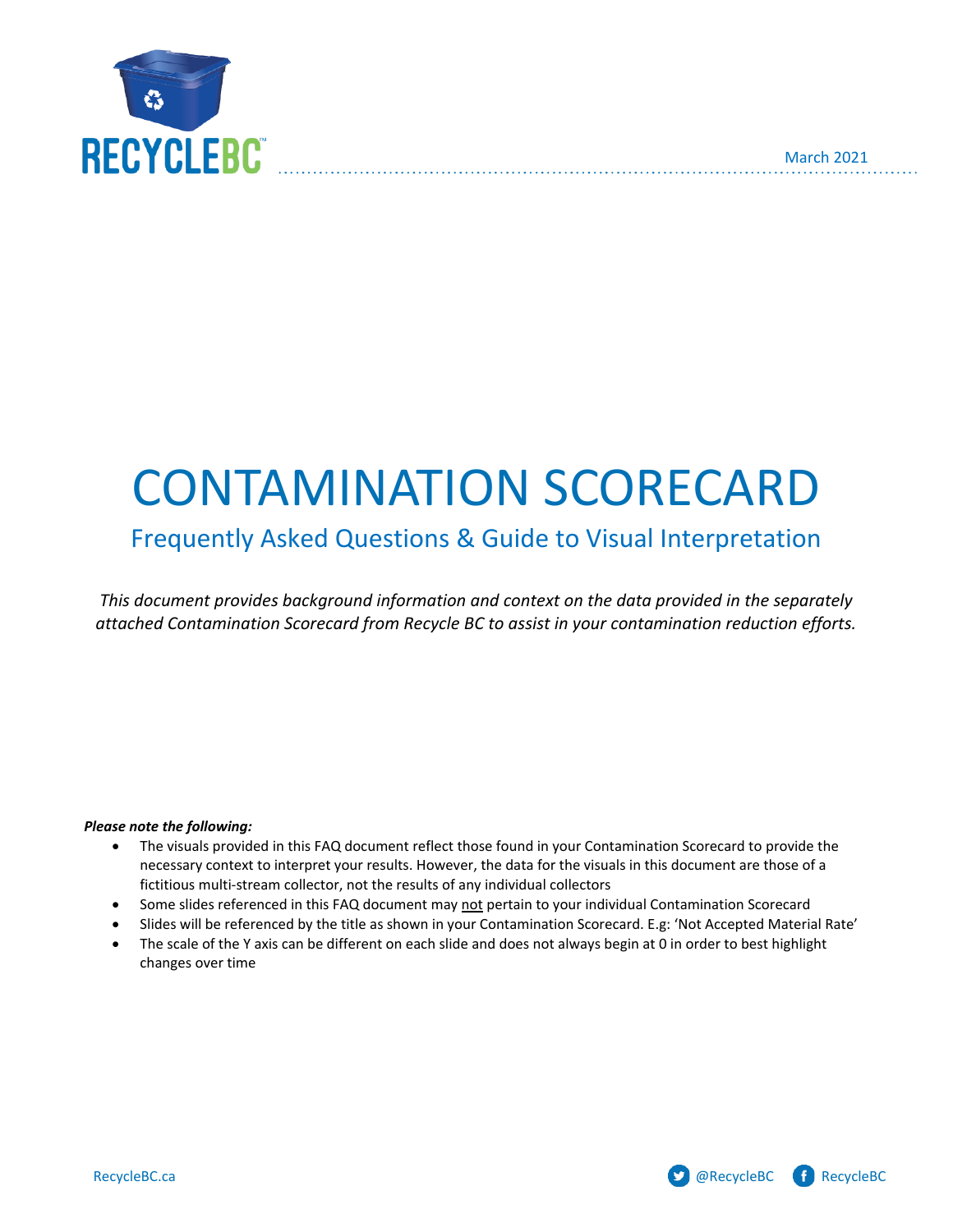# <span id="page-1-1"></span>**FAQs:**

- [What is contamination?](#page-1-0)
- [Why is reducing contamination important?](#page-2-0)
- [How does Recycle BC measure the Contamination Rate for curbside and multi-family collectors?](#page-3-0)
- [What is Incompatible Material?](#page-4-0)
- [What is Not Accepted Material?](#page-5-0)
- What [is Hazardous Material?](#page-8-0)
- [Incompatible Material Breakdown](#page-10-0)
- [Mis-sorted Material Breakdown](#page-12-0)
- How do my organization's [results compare with those of other communities, municipalities, and](#page-13-0)  [regional districts in B.C?](#page-13-0)
- Multi-stream Collectors Only [How is the Not Accepted Material](#page-13-0) and Incompatible Material rate [impacted by the number of fibre vs. container audits?](#page-13-0)
- Why does [a section of my Contamination Scorecard show](#page-17-0) no results?
- [What should I do with the information in my Contamination Scorecard and how should I proceed?](#page-18-0)
- <span id="page-1-0"></span>• [Questions? Want to discuss further?](#page-21-0)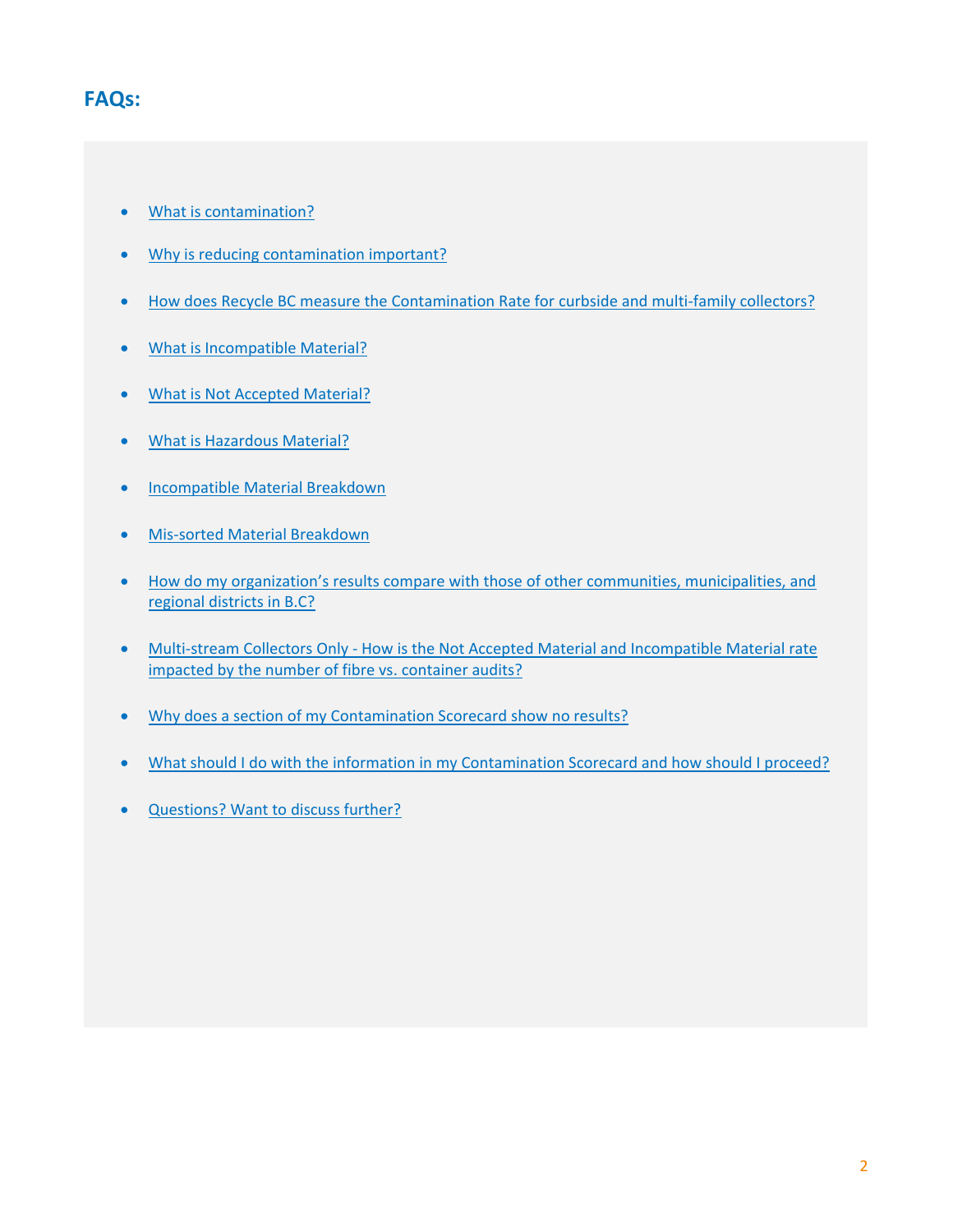## **What is contamination?**

Material that is not accepted for collection in curbside and multi-family collection programs is referred to collectively as Incompatible Material or "contamination". Contamination, in the context of curbside or multifamily collection in the Recycle BC program, can be understood as one or more of the following:

- Material that is not packaging or paper products (PPP)
- Material not yet accepted for collection in the Recycle BC program material that is not recyclable and/or that does not have any commercially viable end-markets (e.g. composites of paper and plastic)
- Containers with more than 10% of non-hazardous contents remaining (e.g. plastic jar with peanut butter inside)
- Hazardous material or containers with any hazardous contents remaining (e.g. propane tanks/cylinders)
- Material collected in a manner that does not permit recovery (i.e. un-sortable material, see below for definition)
- Material that is accepted in the Recycle BC program but only when collected at Recycle BC depots (e.g. plastic bags/overwrap, foam packaging and other flexible plastic packaging)
- Material that must be collected as a segregated stream or directed to depot but has been collected comingled with other materials (e.g. glass comingled with other curbside/multi-family material)

## <span id="page-2-0"></span>**Why is reducing contamination important?**

Recycle BC's stewardship plan was created to meet Schedule 5 of the BC Recycling Regulation, which is specific to PPP. Businesses that supply residential PPP to the BC market pay for the cost of the program through fees paid to Recycle BC, which include the value of the incentives paid to Recycle BC collectors to operate curbside and multi-family recycling programs. Recycle BC has neither the mandate nor the funding to collect material that is not PPP.

Contamination presents significant operational and financial implications to the Recycle BC program. Contamination can reduce the commodity value of recyclables and even reduce the ability to effectively recycle material or meet the requirements of local and foreign recycling markets. Certain types of contamination can present significant health and safety issues for both collection and post-collection staff. Hazardous materials such as medical sharps, propane tanks/cylinders, flammable liquids and batteries can be extremely dangerous when collected with PPP, and in some cases have caused fires in collection vehicles and processing facilities in BC.

In some cases, material may be recyclable, but is not well suited to being mixed with other recyclables in curbside and multi-family recycling programs. For example, plastic bags and overwrap are usually so contaminated and mixed with non-recyclable types of plastic film when collected curbside that they are unable to be recycled. This material also creates serious problems when it becomes tangled in other recyclables, or in the automated machinery used to sort curbside material. Manual labour is used to remove plastic bags and overwrap from jammed machinery – an expensive and unsustainable activity. Collecting plastic bags and overwrap at depots helps to ensure that more of all types of material can be recycled and sold to end markets. By reducing the amount of material that does not belong in the curbside and multi-family recycling streams, collectors can ensure more PPP material is effectively recycled.

Recent changes in global recycling end-markets are impacting jurisdictions and recycling processors across North America and around the world. Material that is clean, properly sorted, and contains only accepted material is now more important than ever to ensure we have viable end-markets for all our materials. Even small levels of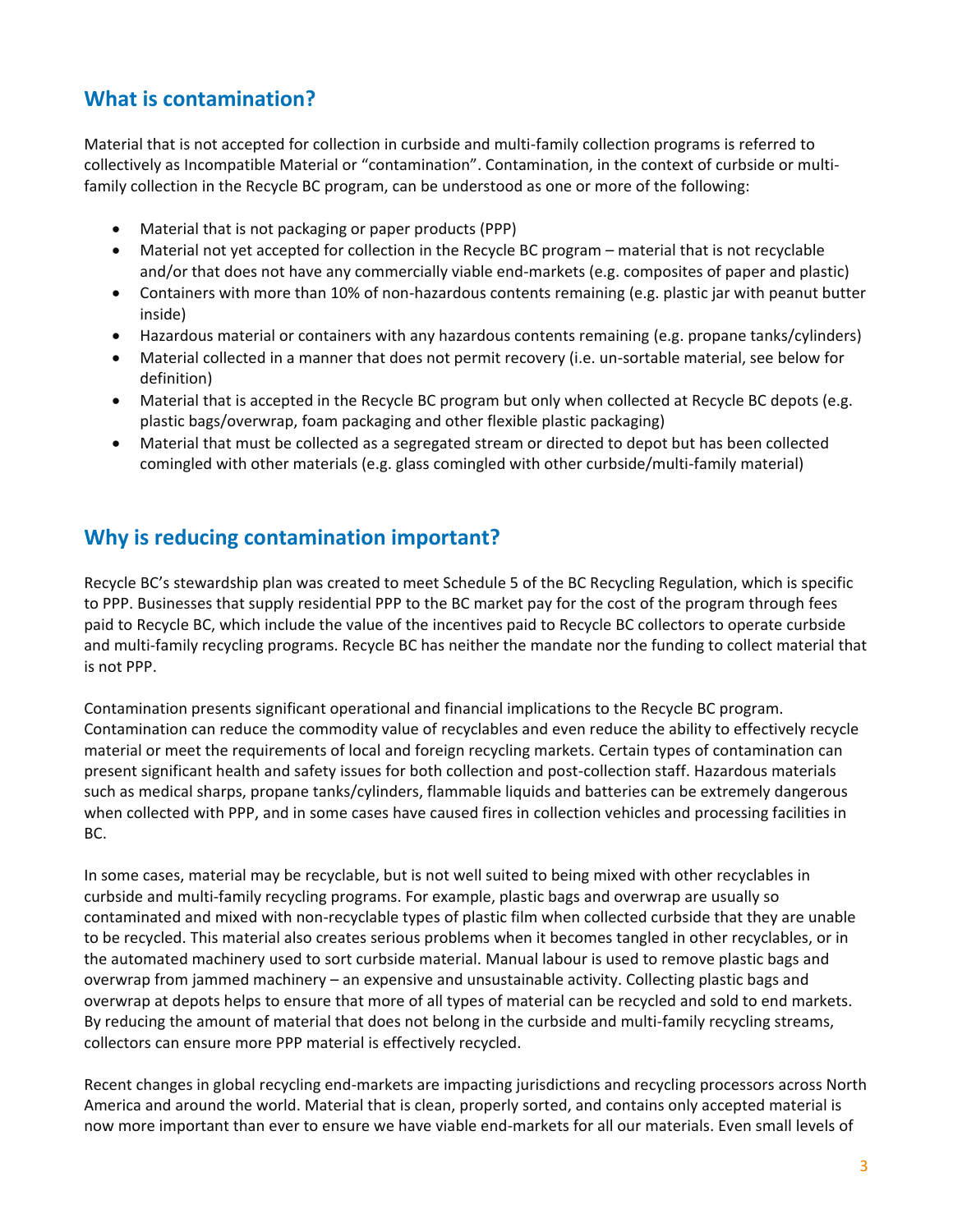contamination can cause entire shipments of recyclables to be rejected by end-markets. Recycle BC is continuing to find markets for the PPP collected across BC thanks to the general high quality of the material in our system, but this ability may be jeopardized if contamination levels do not continue to decrease.

## <span id="page-3-0"></span>**How does Recycle BC measure the contamination rate for curbside and multifamily collectors?**

Recycle BC routinely completes composition audits of PPP received from Recycle BC collectors. These audits are used to determine the average amount of Incompatible Material being collected under the Recycle BC program by the applicable collector.

Collectors are randomly selected for detailed composition audits, though the frequency of selection is dependent on a number of variables, including the relative size, scope and geographic location of their collection program. Larger municipalities will therefore generally have more composition audits completed than smaller municipalities. The day and time of audits are randomly selected so that results will generally be spread across collection vehicles and routes.

The selected vehicle, once it arrives at the applicable receiving facility, is weighed according to the normal procedures. The driver is then instructed to unload in a specific area that is free of other material. The discharged load is mixed with a front-end loader and a cross section is emptied into a dedicated Super Sack. This process is repeated until the sample is roughly 100 kg. The Super Sack is then zipped closed, secured with an individually number zip tie tag and shipped to the Recycle BC audit facility in Surrey. The entire process is videotaped so that it can be reviewed by Recycle BC to ensure the required procedures are being followed.

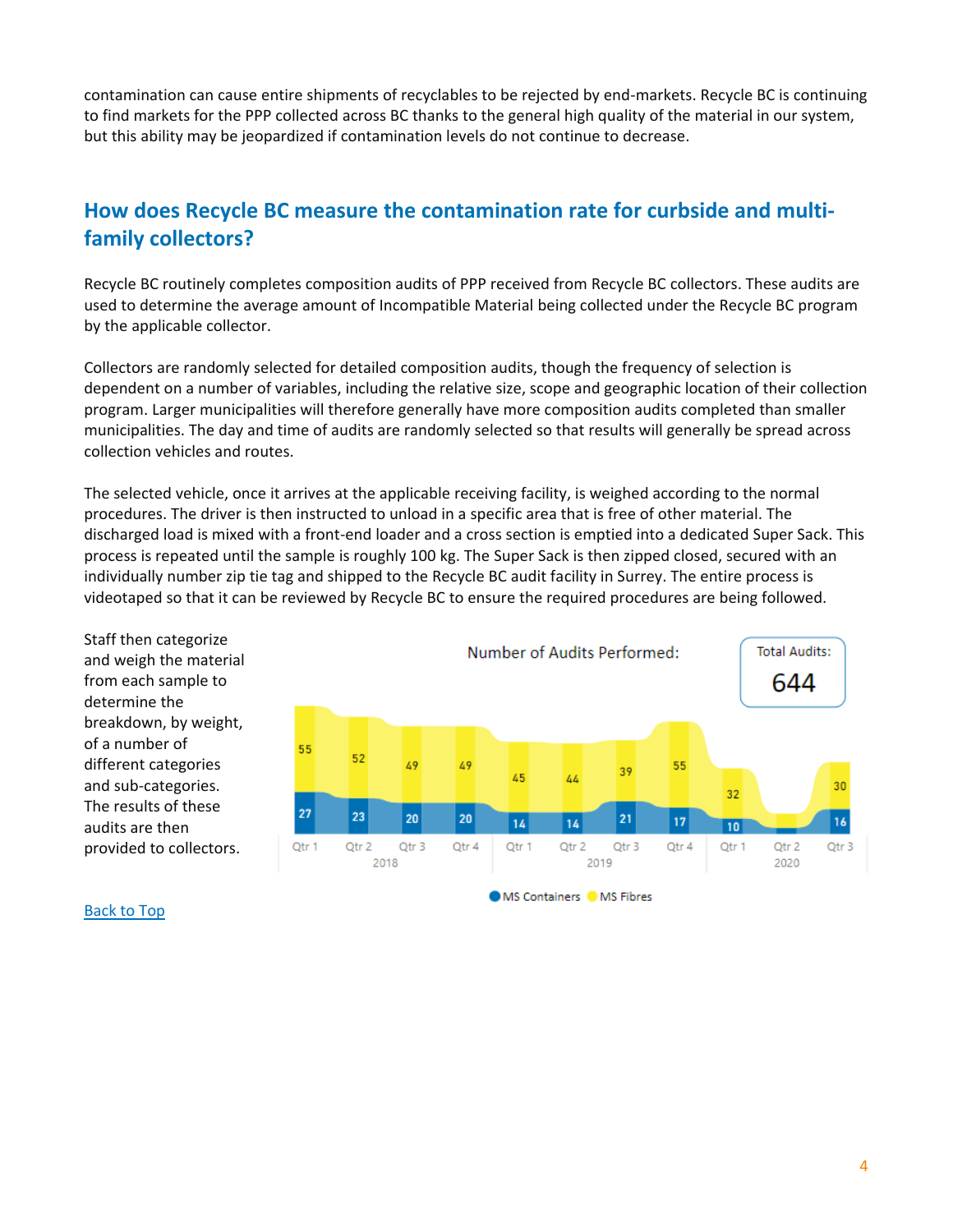## <span id="page-4-0"></span>**What is Incompatible Material?**

Incompatible Materials are the primary contamination categories observed by Recycle BC in audits. This category encompasses all categories of contamination, including Not Accepted Material, Un-sortable Material, Plastic Bags and Overwrap, Comingled Glass, Other Flexible Plastic Packaging, Accepted Material Containing Residue, Foam Packaging and more.



The slide titled 'Incompatible Material – ' in your Contamination Scorecard shows the trend of Incompatible Material over time. Material that is not accepted for collection in curbside and multi-family programs under the Recycle BC program (i.e. "contamination" or Incompatible Material) can be categorized into the following subcategories, which are outilned on the same slide with the relevant percentages for your material.

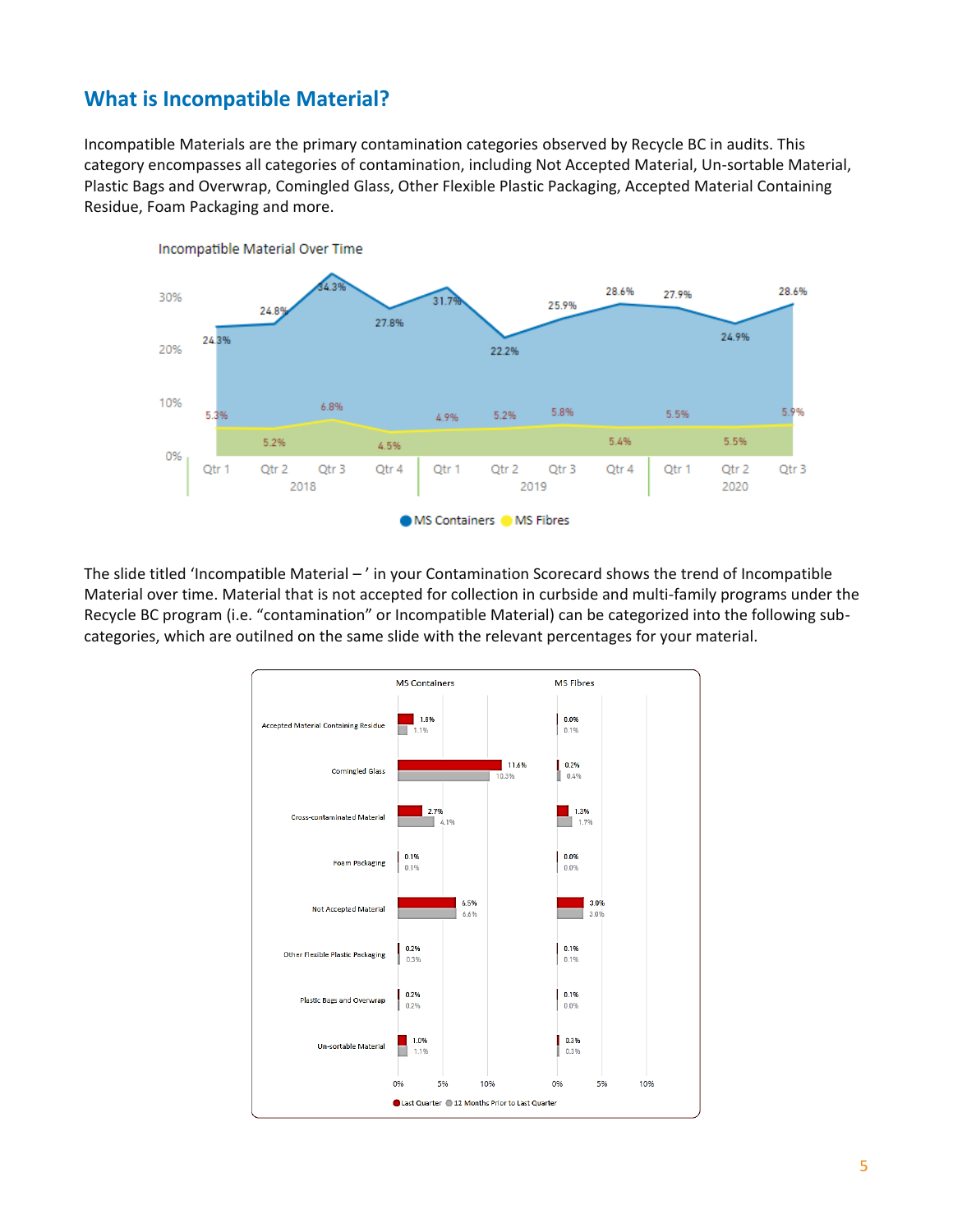## <span id="page-5-0"></span>**What is Not Accepted Material?**

Not Accepted Material includes any material that is not considered as In-Scope PPP collected under the Recycle BC program, and is one important sub-category of Incompatible Material. The slide titled 'Not Accepted Material – ' in your Contamination Scorecard shows the trend of Not Accepted Material over time.



Not Accepted Material categories can be categorized into the following sub-categories, which are outilned on the same slide with the relevant percentages for your material.

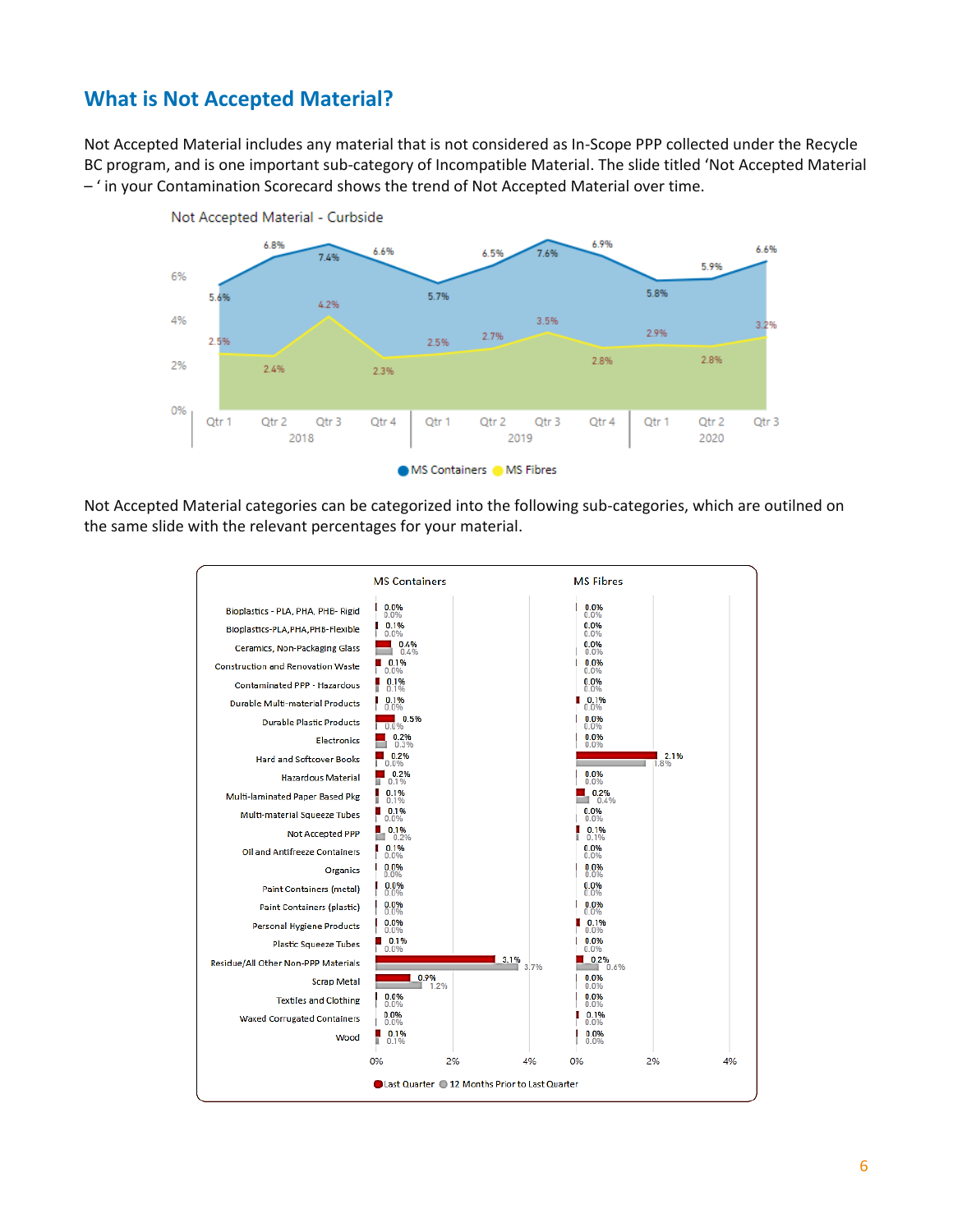*Recycle BC's Curbside and Multi-Family Statements of Work (SOW) indicate that collected PPP may not contain more than 3% by weight of Not Accepted Material. Loads of received PPP that contain more than 3% by weight of Not Accepted Material can be subject to rejection by the applicable receiving facility and can be subject to Service Level Failure Credits by Recycle BC.*

*Not Accepted Material: Not Accepted Material includes any material that is not considered as in-scope PPP collected under the Recycle BC program. Below are the Not Accepted Material categories and examples:* 

| Category                                                 | <b>Examples</b>                                                                                                                                                |
|----------------------------------------------------------|----------------------------------------------------------------------------------------------------------------------------------------------------------------|
| <b>Bioplastics - PLA, PHA, PHB</b><br>- Rigid & Flexible | Packaging labeled biodegradable or compostable                                                                                                                 |
| <b>Ceramics, Non-Packaging</b><br><b>Glass</b>           | Broken glassware (e.g. drinking glasses, glass vases) and<br>ceramics (e.g. ceramic mugs, ceramic bowls)                                                       |
| <b>Construction and</b><br><b>Renovation Waste</b>       | Drywall, wood with nails, insulation, carpet                                                                                                                   |
| <b>Contaminated PPP -</b><br><b>Hazardous</b>            | Aerosol containers with content remaining                                                                                                                      |
| <b>Durable Multi-Material</b><br><b>Products</b>         | Binders, children toys, car seats                                                                                                                              |
| <b>Durable Plastic Products</b>                          | Hard plastic children toys, plastic storage bins, toilet seats                                                                                                 |
| <b>Electronics</b>                                       | Cell phones, computers, small appliances, light strings                                                                                                        |
| <b>Hard and Softcover Books</b>                          | Textbooks and novels<br>Excludes telephone books or magazines, which are accepted in<br>the Recycle BC program.                                                |
| <b>Hazardous Material</b>                                | Disposable propane tanks and cylinders, medical sharps (i.e.<br>needles), lighter fluid containers, and lithium batteries<br>See 'What Is Hazardous Material?' |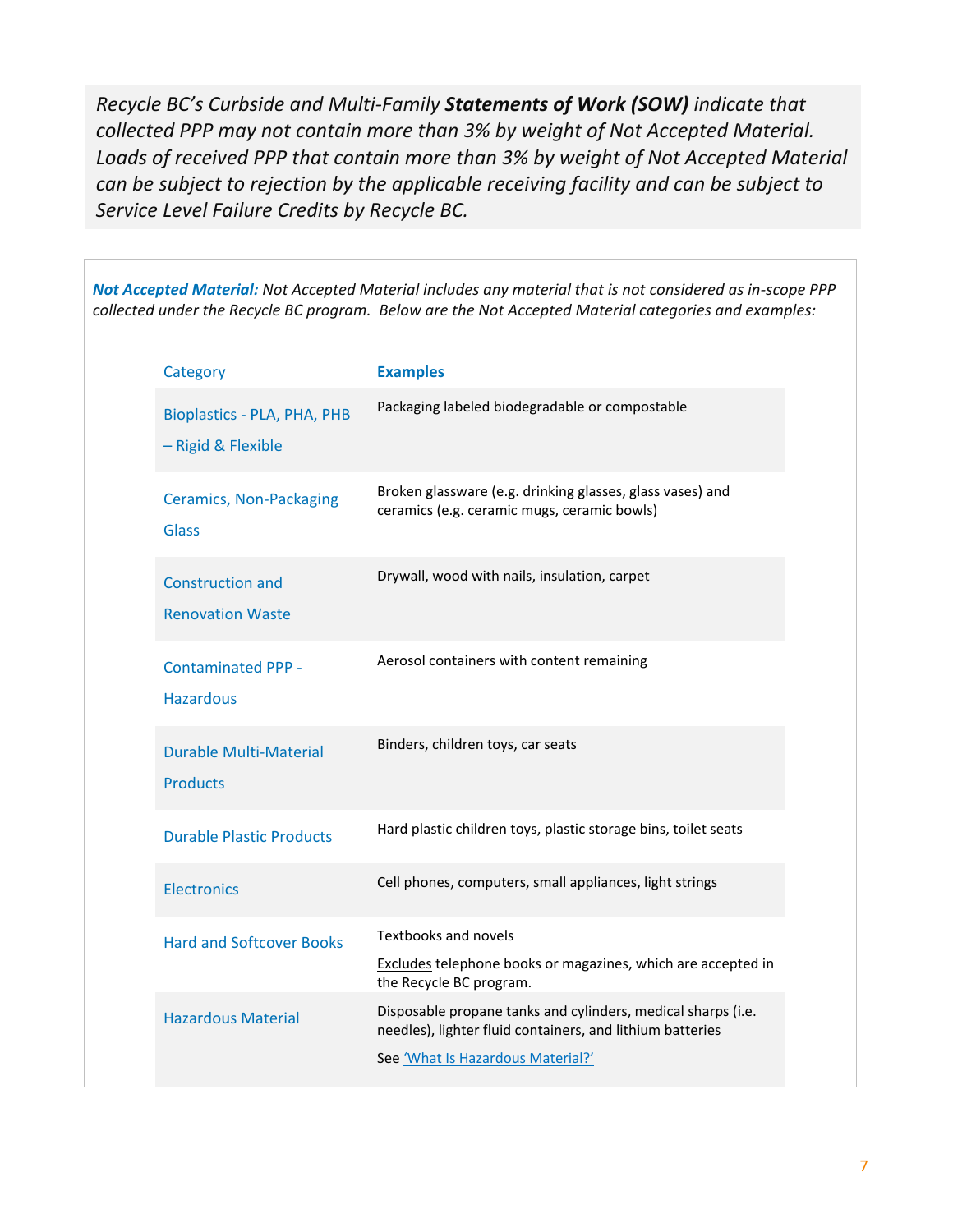|  | <b>Multi-laminated Paper</b><br><b>Based Packaging</b>      | Paper bags with a foil liner (e.g. some coffee and pet food<br>bags) |
|--|-------------------------------------------------------------|----------------------------------------------------------------------|
|  | <b>Multi-Material &amp; Plastic</b><br><b>Squeeze Tubes</b> | Toothpaste tubes, lotion tubes                                       |
|  | <b>Not Accepted PPP</b>                                     | Squishy foam, plastic buckets with metal handles, tarps              |
|  | <b>Oil and Antifreeze</b><br><b>Containers</b>              | Containers for motor oil, vehicle lubricant and antifreeze           |
|  | <b>Organics</b>                                             | Food and yard waste                                                  |
|  | <b>Paint Containers (Plastic &amp;</b><br>Metal)            | Steel paint cans, plastic paint cans                                 |
|  | <b>Personal Hygiene Products</b>                            | Diapers, wipes, facial tissue                                        |
|  | <b>Residue/All Other Non-PPP</b><br><b>Materials</b>        | Bags of mixed garbage and food waste                                 |
|  | <b>Scrap Metal</b>                                          | Automotive parts, chains, pots, frying pans, and hardware            |
|  | <b>Textiles and Clothing</b>                                | Sweaters, t-shirts, shoes                                            |
|  | <b>Waxed Corrugated</b><br><b>Containers</b>                | Cardboard boxes with wax coating                                     |
|  | Wood                                                        | Construction wood waste                                              |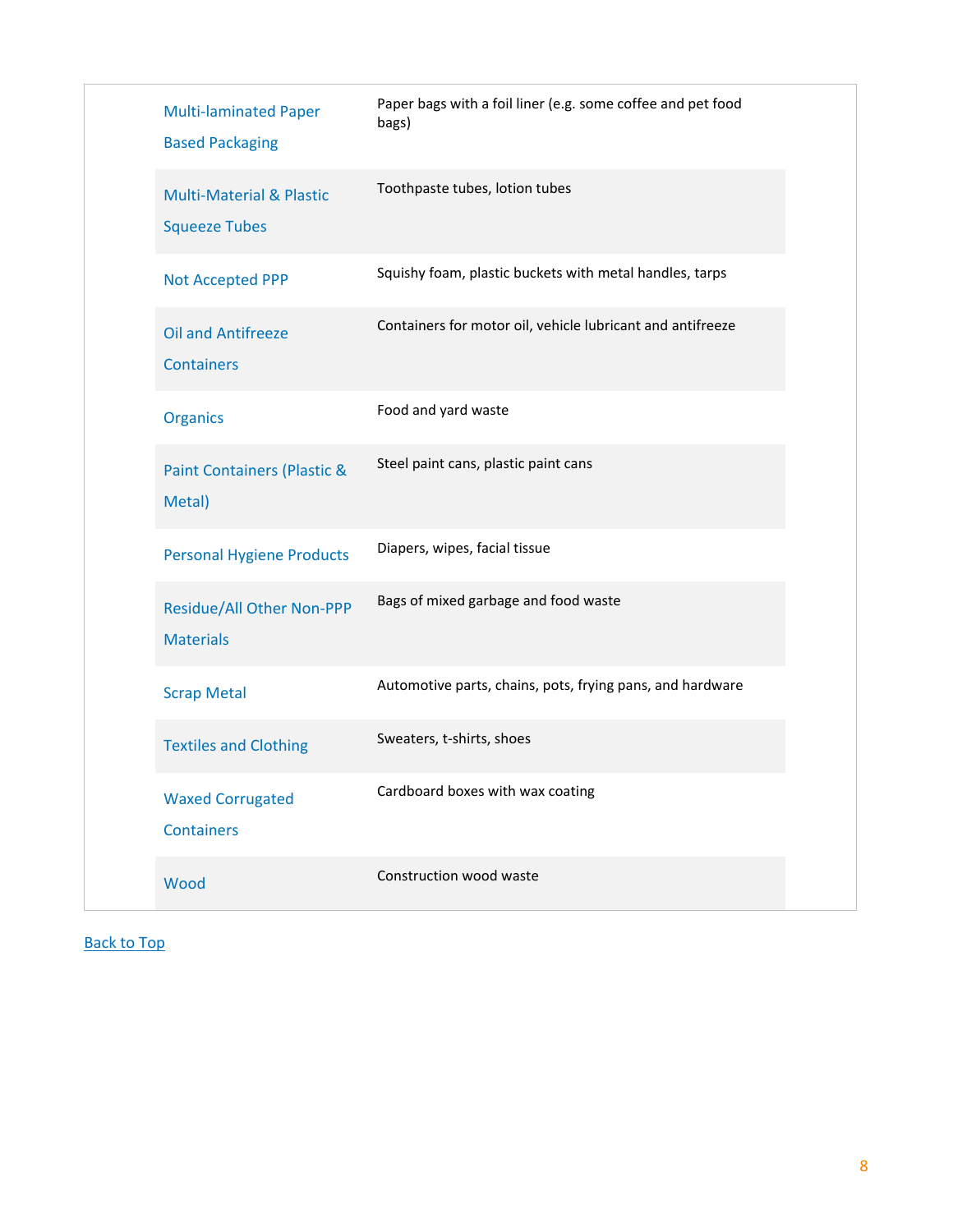<span id="page-8-0"></span>Hazardous material is material that can be dangerous and is not accepted for recycling collection. The most common types are disposable propane cylinders, lithium batteries from electronics such as computers and cell phones, and lighter fluid containers.

Other examples include reusable propane canisters, butane canisters, helium balloon cylinders, oxygen cylinders used for home health, medical sharps (needles) and flammable liquid and pesticide containers with contents remaining.

## **Why it's a problem:**

Hazardous material can pose **serious safety problems** for

recycling workers and the operation of recycling facilities, such as explosions and fires, if they are not properly recycled or disposed of.

These items may explode or burst when heated, compressed or dropped. Small sparks can cause flammable and combustible material to catch fire or explode.





independent of volume. For example, either 10 g or 5 kg of hazardous material in one audit sample will only count as 1 (# Audits with Hazardous Material).

- **Total # Audits** The total number of audits completed
- **% Audits with Hazardous Material** = # Audits with Hazardous Material / Total # Audits

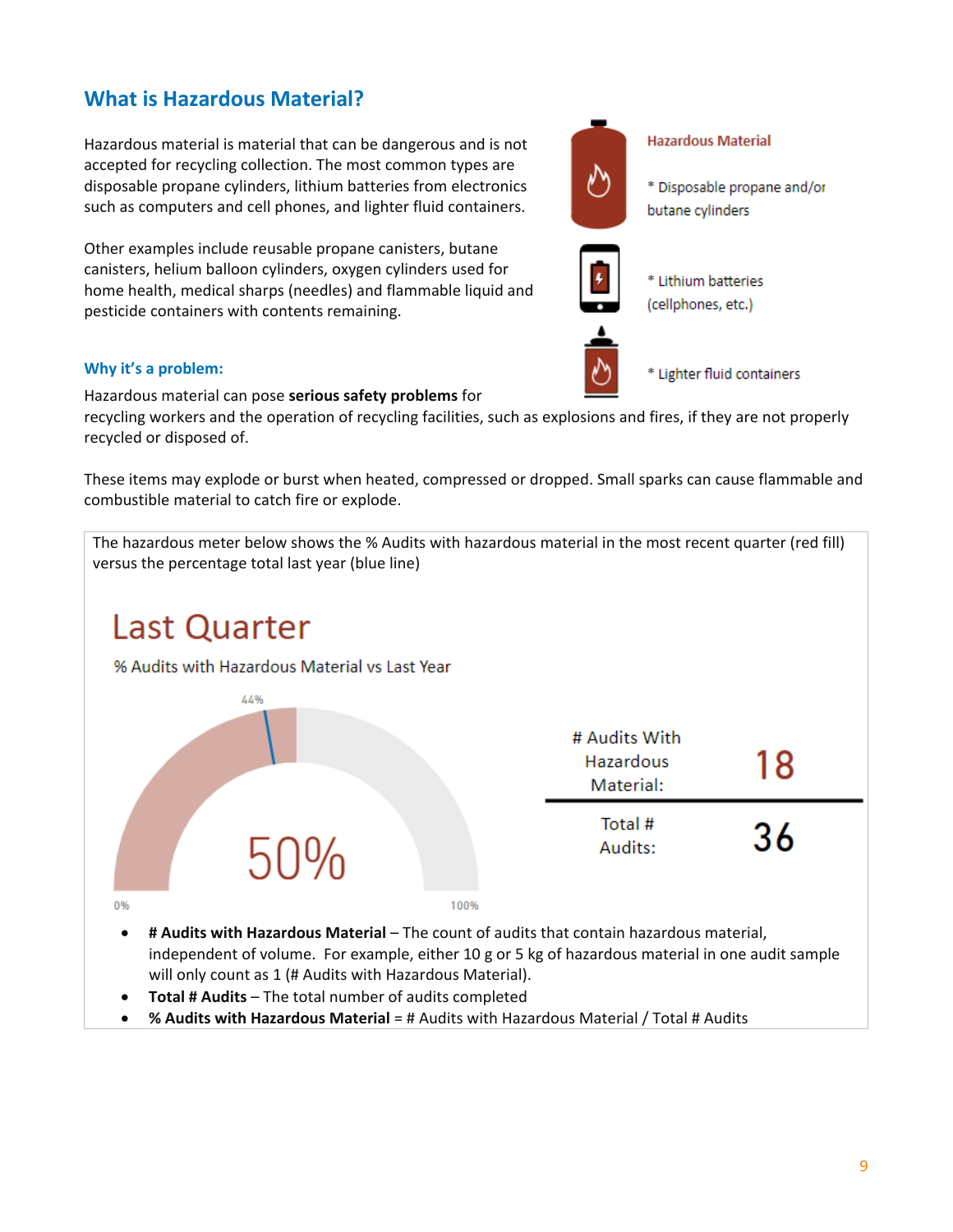#### **How to prevent it:**

It's important residents dispose of these dangerous materials properly and DO NOT put any materials that have the risk of explosion in with their packaging and paper products. Residents should **take these hazardous materials to a recycling depot that accepts them for safe disposal.**

## **1. Educate your residents**

- o The Recycling Council of British Columbia's *Recyclepedia* allows residents to search for a nearby depot at [RCBC.ca.](http://www.rcbc.ca/)
- o Residents can also call their recycling hotline at 1-800-667-4321, or email [hotline@rcbc.ca](mailto:hotline@rcbc.ca) to find a drop-off location

## **2. Remove and tag these items at the curb**

o Practice active tagging and contamination removal at the source (residents' bins) to ensure they aren't put in the collection trucks or delivered to the receiving facility.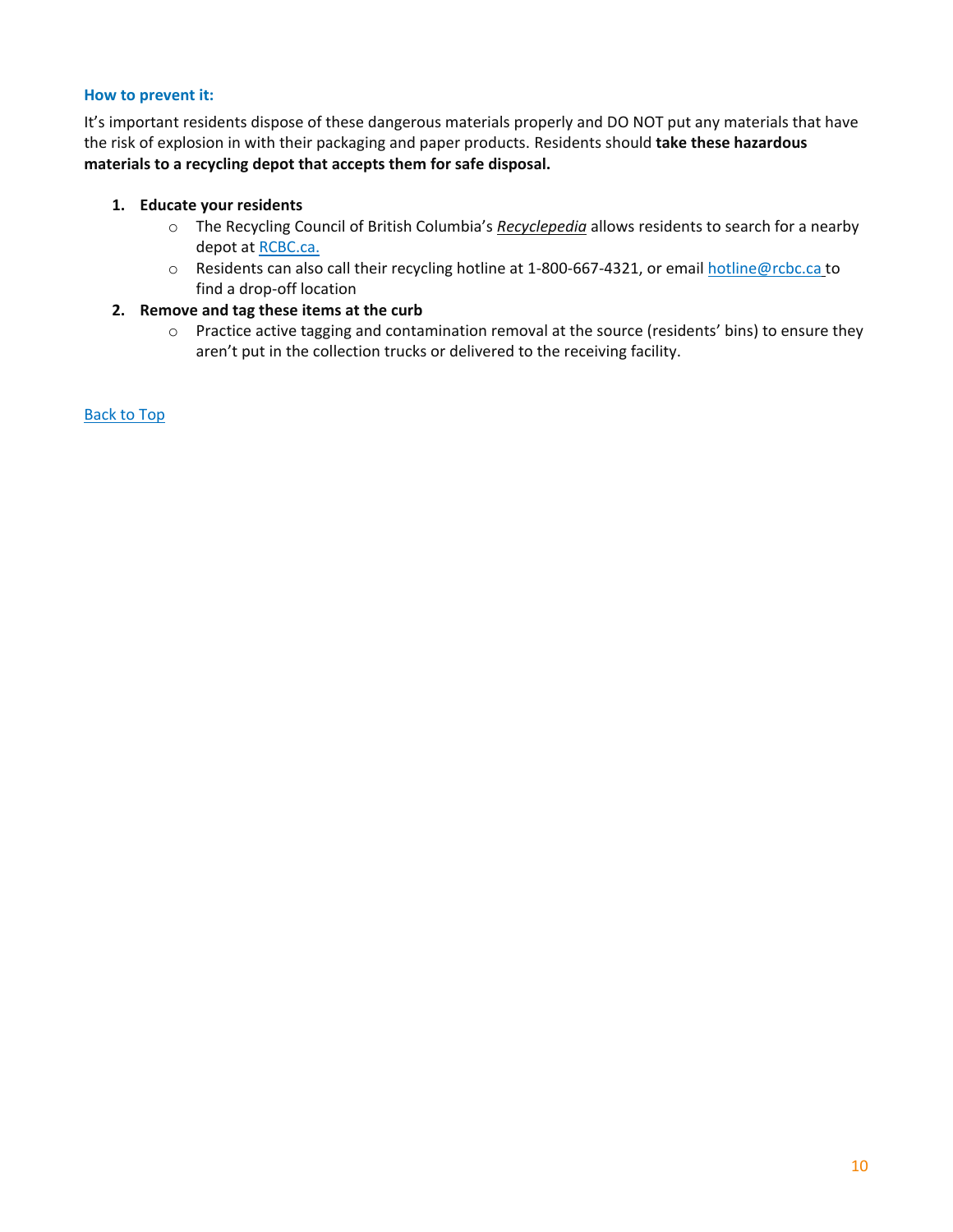# <span id="page-10-0"></span>**Incompatible Material Breakdown**

The 'Incompatible Rate Over Time' graph illustrated on your Contamination Scorecard is the sum of each primary contamination category over time.

Each category will be shown in the Contamination Scorecard as a graph similar to the one seen in the visual below:

• The **blue** and **yellow dotted line - - - represents the trend line** for your performance over time. If you are single stream collector you will only have one trend line.

**Cross-contaminated Material is a category applicable only to multi-stream collectors**. If you are a single-stream collector, the Cross-contaminated Material graph will not contain any data and will be left blank.







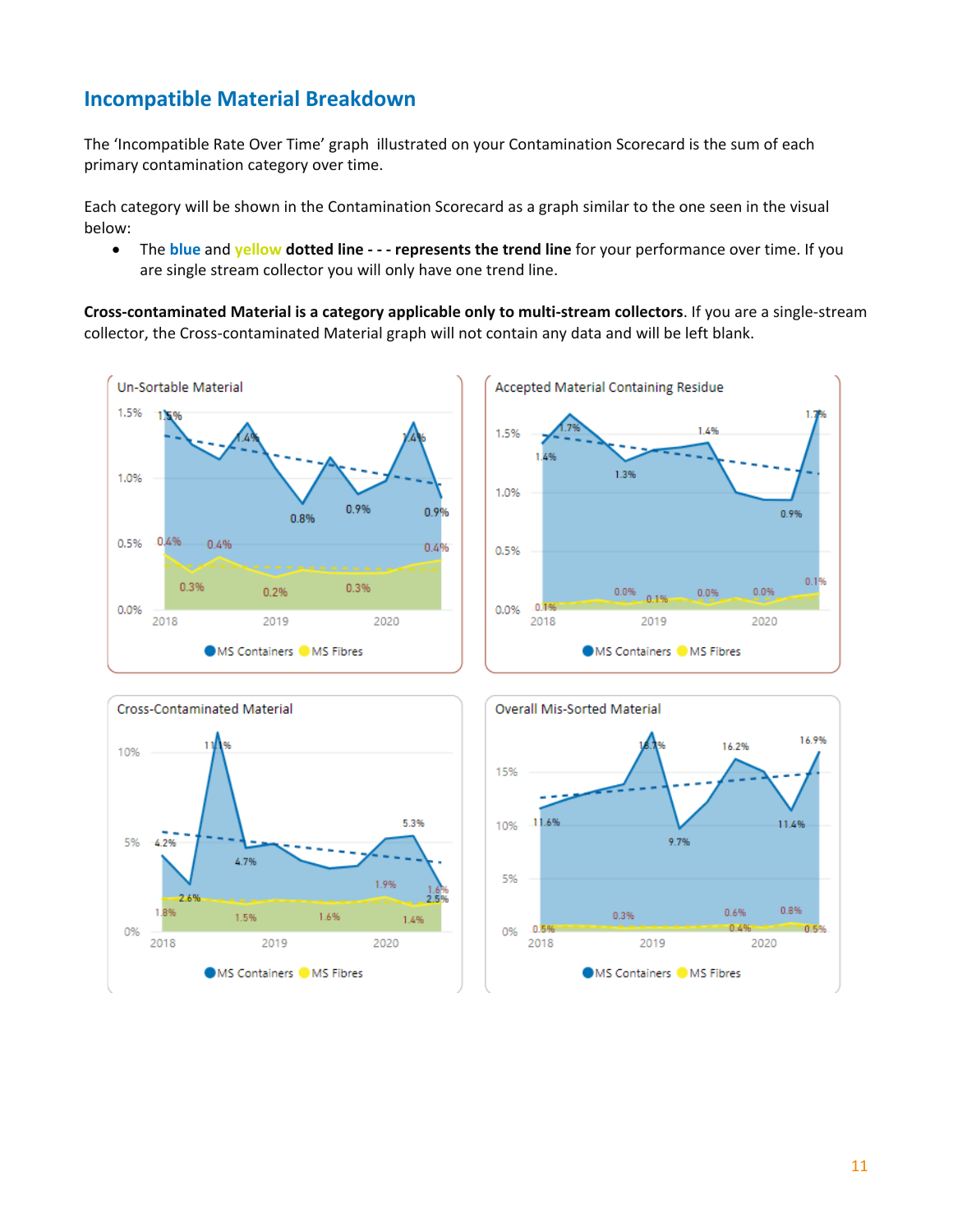**Un-sortable Material:** Un-sortable material refers to material that may otherwise be accepted and recyclable, but has been placed in collection containers by residents in a manner that does not allow the material to be recycled. This is typically the case when residents tie their recyclables into plastic bags that are not approved collection containers (such as grocery bags) or nest different types of containers together (e.g. a metal can inside a plastic tub). When materials are received in this matter, they can't be recycled. For more information on this problem, please see:<https://recyclebc.ca/recycling-unrecyclable/>

**Accepted Material Containing Residue:** Accepted Material Containing Residue refers to packaging and paper products that still contain product residue and have not been rinsed out prior to entering the recycling stream. Common examples include half-empty shampoo bottles and food residue in pizza boxes. This can pose significant challenges at the sorting facilities as the materials cannot be separated and otherwise acceptable PPP will become waste. Food residue can also lead to materials being rejected by end-markets.

**\*Cross-Contaminated Material:** Cross-contaminated material refers to paper that has been included in the containers stream, or containers that have been included in the paper stream.

**\*applicable to Multi-stream collectors only. [See Multi-stream collection](#page-16-0)**

**Overall Mis-sorted Material:** Mis-sorted material refers to the grouping of contamination sub-categories material that is accepted for recycling in the Recycle BC program but only for drop-off at Recycle BC depots, or as a segregated collection stream (for those collectors with segregated glass collection). These materials include Foam Packaging, Plastic Bags and Overwrap, Other Flexible Plastic Packaging and Comingled Glass.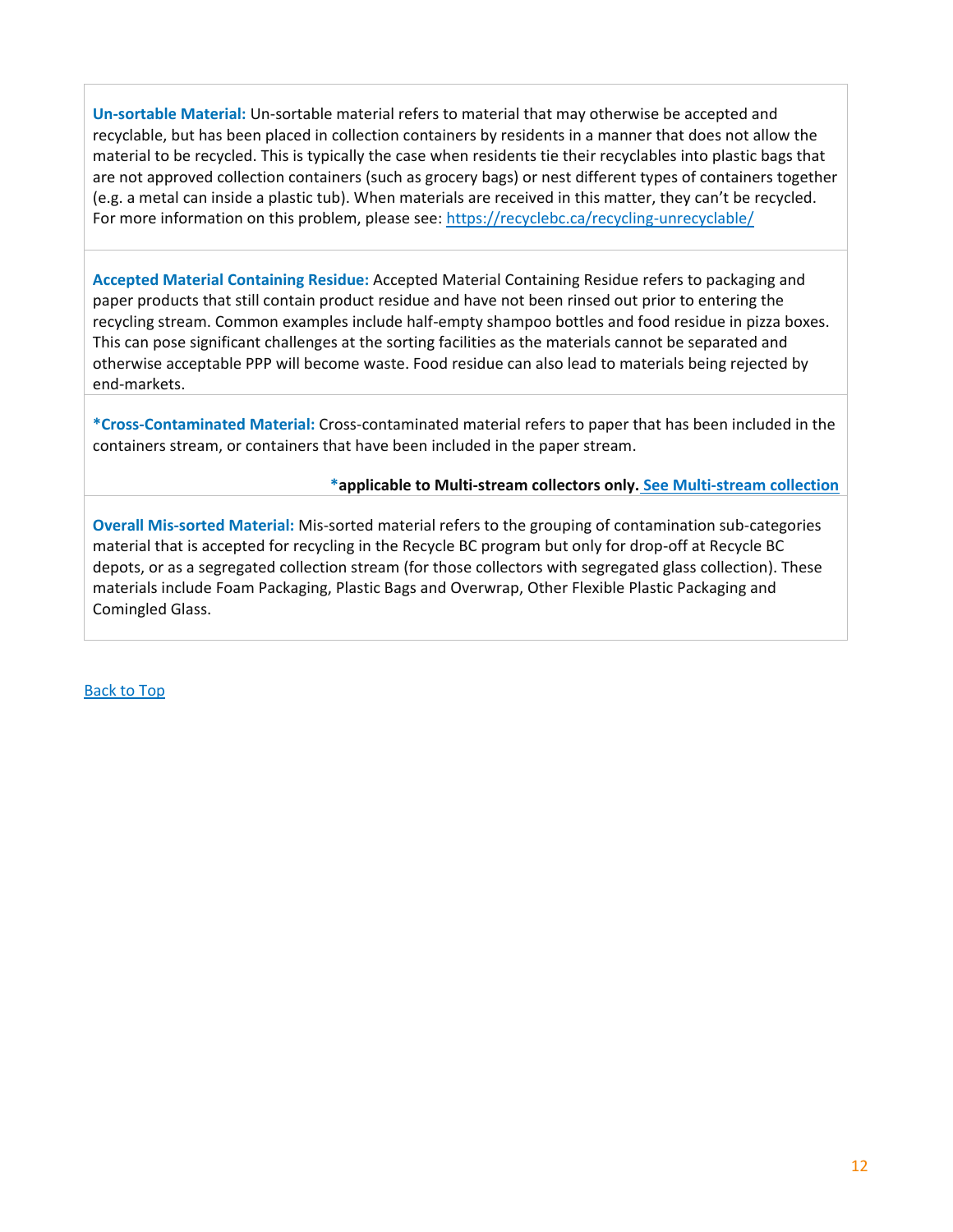## <span id="page-12-0"></span>**Mis-sorted Material Breakdown**

Mis-sorted material refers to the grouping of contamination sub-categories material that is accepted for recycling in the Recycle BC program but only for drop-off at Recycle BC depots, or as a segregated collection stream (for those collectors with segregated glass collection). These materials include Foam Packaging, Plastic Bags and Overwrap, Other Flexible Plastic Packaging and Comingled Glass.









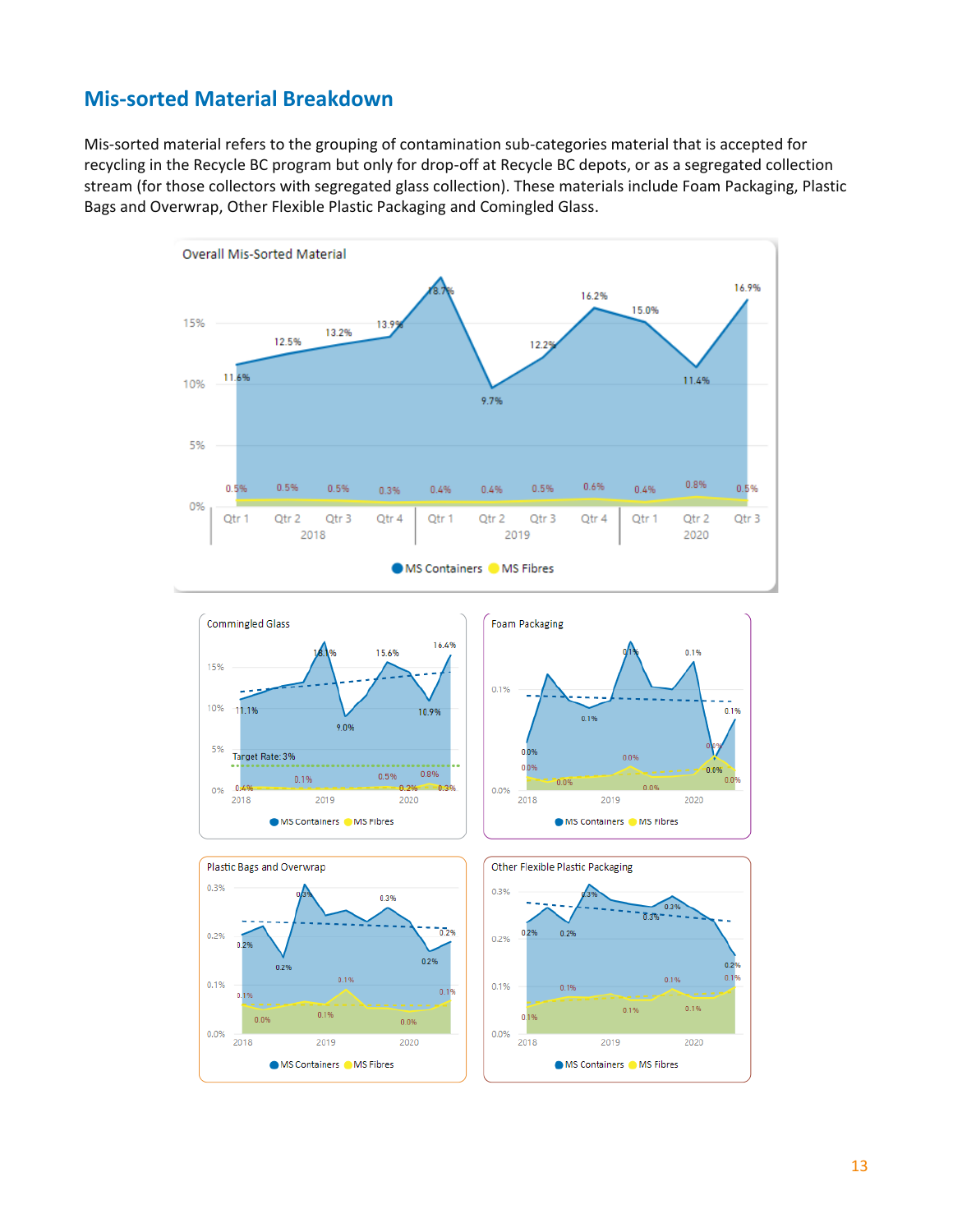The 'Overall Mis-sorted Material' graph shows the total mis-sorted material average contamination, which can be further broken out in to the following categories:

**Comingled Glass:** Comingled glass refers to glass bottles and jars that have been mixed in with other collected materials. As outlined in the Curbside and Multi-Family SOW, collectors are required to reduce the amount of comingled Category 8 glass containers to less than 3% by weight of the fibres (i.e. paper and cardboard) and containers (i.e. plastic containers, metal containers, cartons and cups). Glass containers must either be directed to depots or collected as a segregated material stream. For more details, please see:<https://recyclebc.ca/focus-on-materials-glass-containers/>

**Foam Packaging:** Foam packaging is accepted for recycling in the Recycle BC program, but only for dropoff at Recycle BC depots. This material cannot be effectively recycled when comingled with other materials at the curb as it frequently breaks and crumbles during the collection and processing stages. As this material is extremely light, even small amounts (from a total weight perspective) can cause significant processing challenges. Common examples of foam packaging accepted at depots, but not accepted for curbside or multi-family collection, include: foam food containers, foam meat trays, and foam packaging used to protect electronics. Note: "squishy" foam packaging is not acceptable anywhere in the program. For more details, please see:<https://recyclebc.ca/focus-on-materials-foam-packaging/>

**Plastic Bags and Overwrap:** Plastic bags and overwrap are accepted for recycling in the Recycle BC program, but only for drop-off at Recycle BC depots. This material cannot be effectively recycled when comingled with other materials at the curb and is a prohibited material in paper recycling. As this material is extremely light, even small amounts (from a total weight perspective) can cause significant processing challenges by wrapping around machinery leading to downtime and acting like paper in automated sorting machinery. Common examples of plastic bags and overwrap accepted at depots but not accepted for curbside or multi-family collection, include: plastic grocery bags, dry cleaning bags, bread bags, produce and bulk food bags, and overwrap for material like diapers, paper towels and soft drink can flats. For more information on our approach to plastic bags, see here: [https://recyclebc.ca/plastic-bags-depots](https://recyclebc.ca/plastic-bags-depots-a-recycling-match/)[a-recycling-match/](https://recyclebc.ca/plastic-bags-depots-a-recycling-match/)

<span id="page-13-0"></span>**Other Flexible Plastic Packaging:** Other Flexible Plastic Packaging (OFPP) are accepted for recycling in the Recycle BC program, but only for drop-off at Recycle BC depots. OFPP is one of the fastest growing packaging types on the market, and one of the largest categories of packaging not previously collected under the residential recycling program. Materials included in the OFPP category include stand-up and zipper lock pouches, crinkly wrappers and bags, flexible packaging with a plastic seal, woven and net plastic bags and non-food protective packaging. OFPP is collected at depots as a separate stream from Plastic Bags and Overwrap.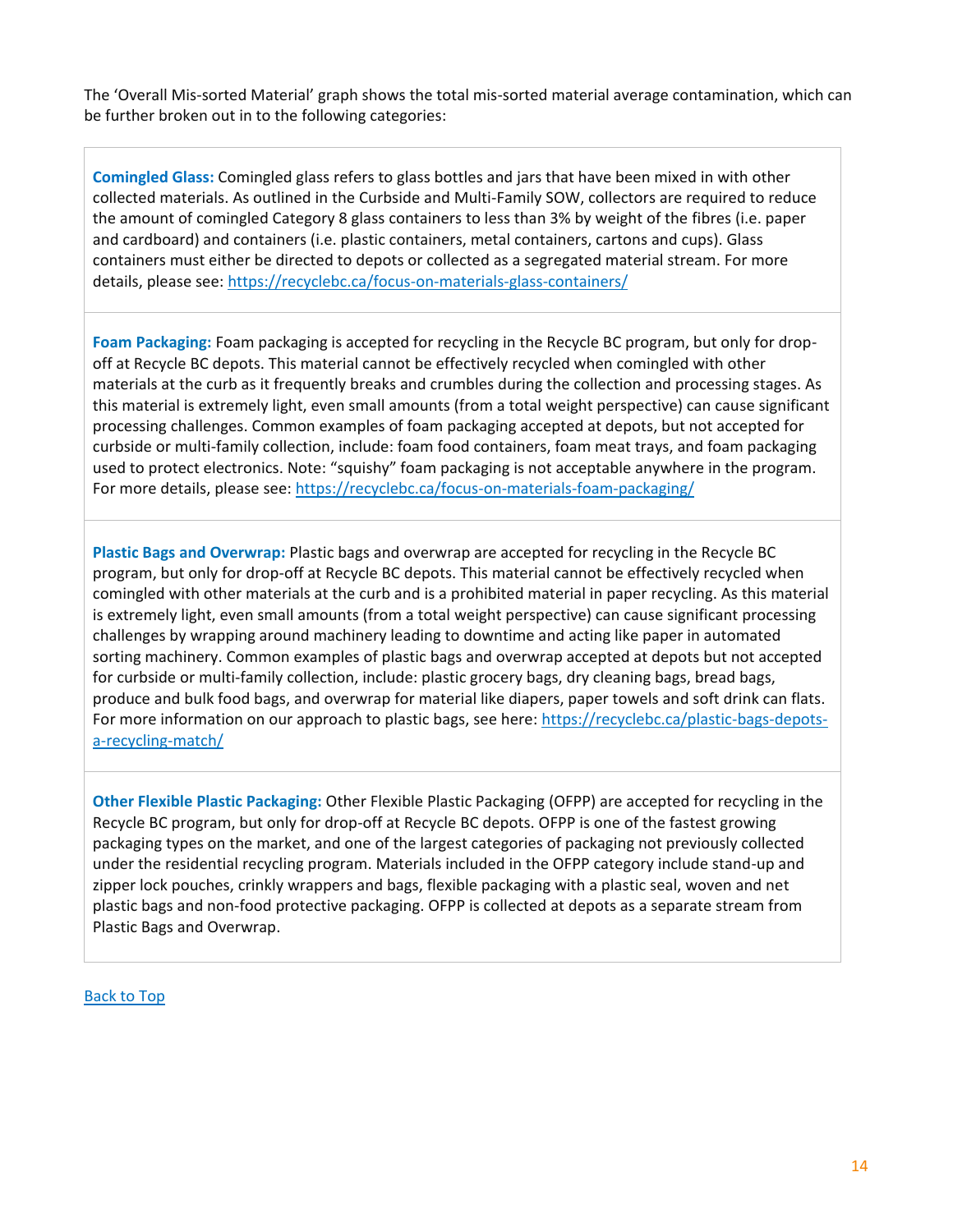## **How do my organization's audit results compare with those of other collectors in B.C?**

The slides titled 'Not Accepted Material Comparison' in the Contamination Scorecard provided includes graphs comparing your organization's results over time ("Collector Average") with the Recycle BC program average.



The **Collector Average** (red) is the average percent of Not Accepted Material by year in your collection service area.

The **Program Average** (light grey) is the average percent of Not Accepted Material by year of all single-stream and multi-stream collectors in the Recycle BC program within that channel type (i.e: curbside or multi-family).

This graph provides a baseline for comparison between the individual audit results of each collector and the average results of all collectors in the Recycle BC program (all collectors includes your collection results as part of the total pool).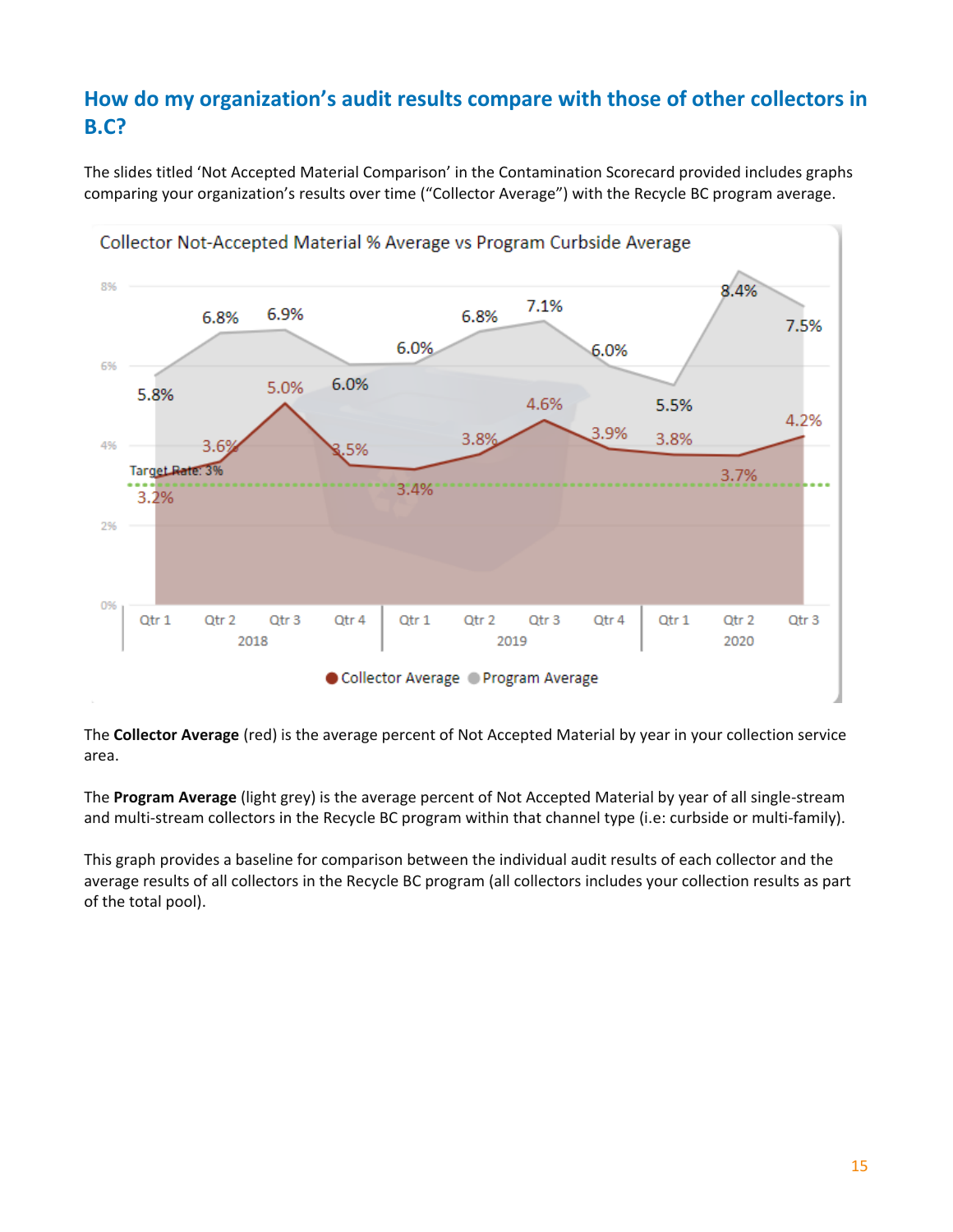The graphs below in the slide titled 'Not Accepted Material Comparison' shows the Collector Average and Program Average by Container Type, Stream Type and Household Density, which will reflect the details associated with your program. For example, multi-stream collectors are compared to the average of all multistream programs. This allows comparison of your service area with groups of similar collectors. The icons below each graph represent your collection Container Type, Stream Type, and Household Density.



#### [Back to Top](#page-1-1)









Household Density (HH / Hectare):

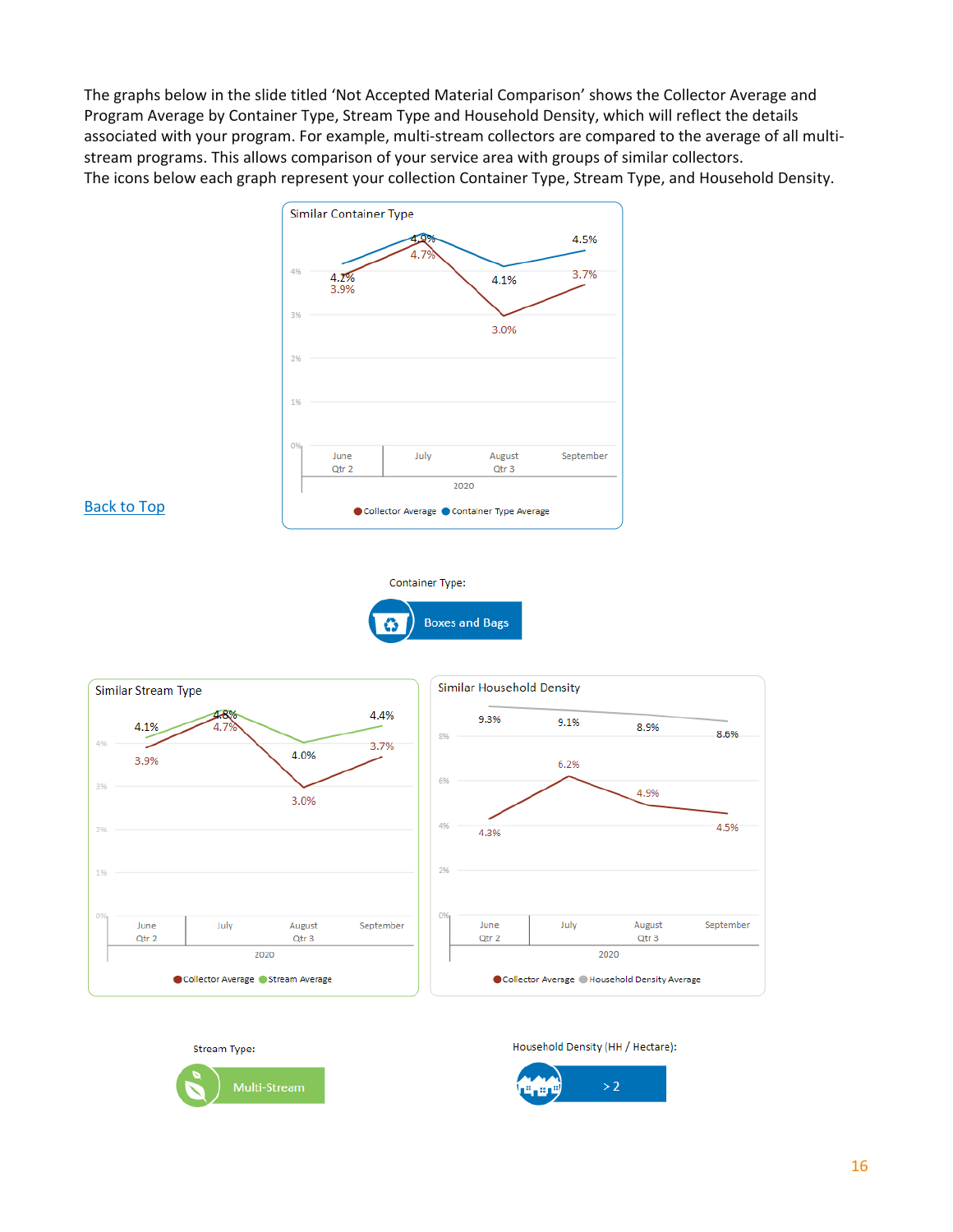# <span id="page-16-0"></span>**Multi-stream Collectors Only - How is the Not Accepted Material and Incompatible Material rate impacted by the number of fibre vs. container audits?**

In Multi-stream collection systems, blended Not Accepted Material and Incompatible Material averages are determined based on a weighted calculation of the total tonnage collected in each stream. Due to the randomness of the audit generator, the number of fibre and container audits varies when examined across different timeframes. Historically, fibre audits yield lower Not Accepted Material levels than container audits. It is important to note the number of audits in each stream when examining the overall Not Accepted Material and Incompatible Material rate for each quarter.

In the visuals below, the blue section represents the multi-stream container (MS Containers) audit results and the yellow section represents the multi-stream fibre (MS Fibre) results.

![](_page_16_Figure_3.jpeg)

![](_page_16_Figure_4.jpeg)

Not Accepted Material - Curbside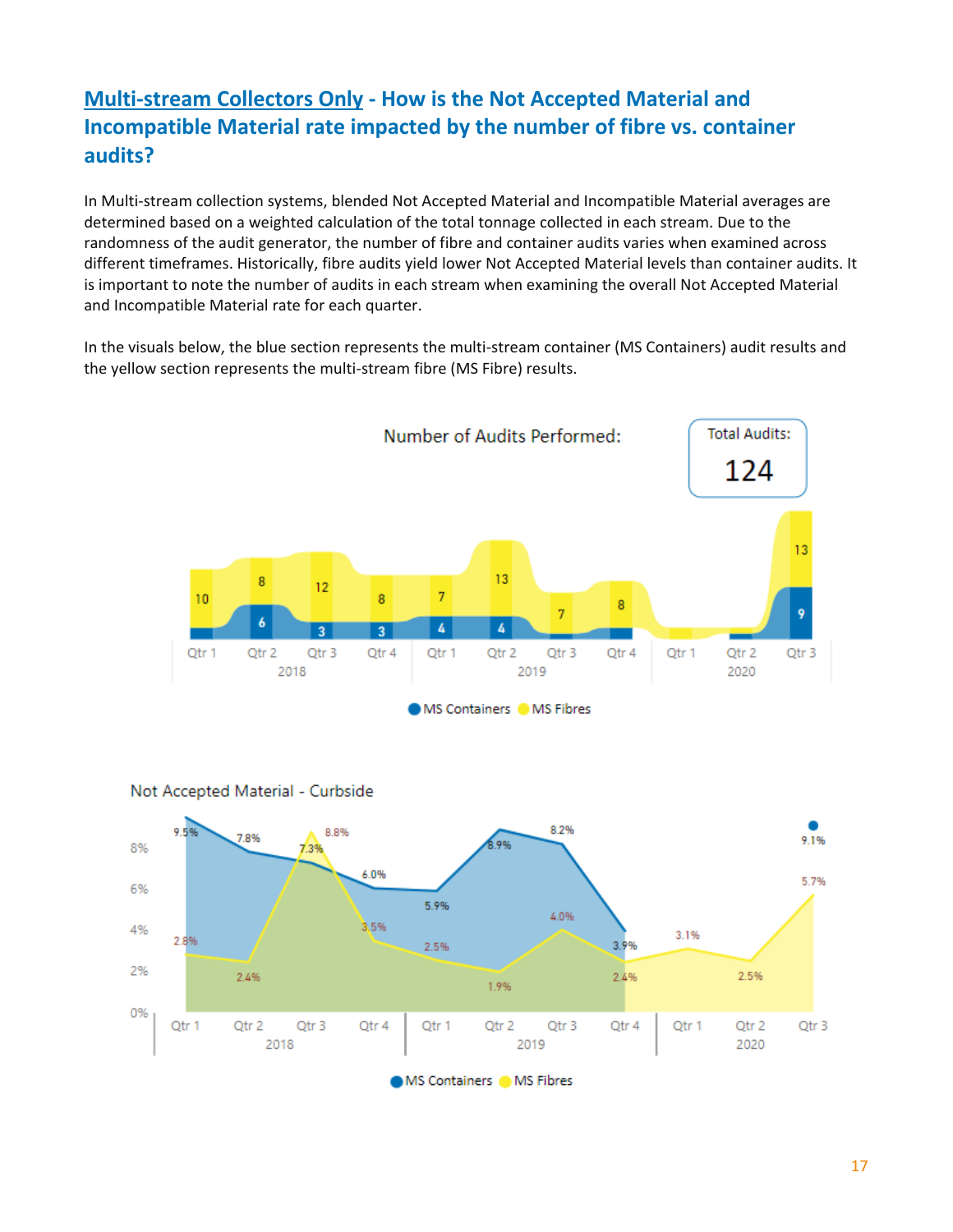## <span id="page-17-0"></span>**Why does a section of my Contamination Scorecard show no results?**

Collectors are randomly selected for detailed composition audits, though the frequency of selection is dependent on a number of variables, including the relative size, scope and geographic location of their collection program. Larger municipalities will therefore generally have more composition audits completed than smaller municipalities. The following message will show if there are insufficient audit results available for the selected timeframe for any of the applicable sections in your Contamination Scorecard:

**INSUFFICIENT AUDIT RESULTS**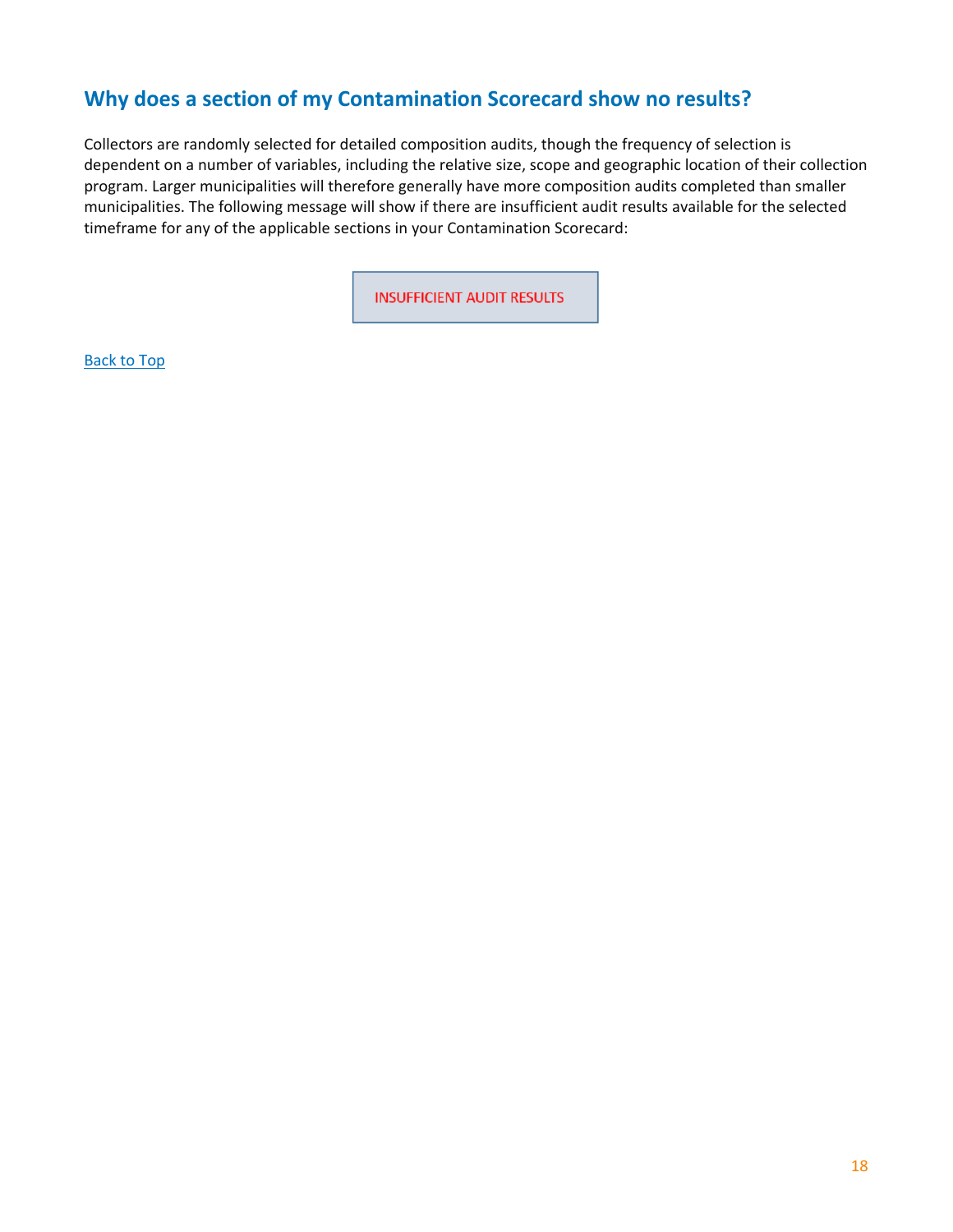# <span id="page-18-0"></span>**What should I do with the information in my Contamination Scorecard and how should I proceed?**

Contamination reduction remains a significant operational priority for the Recycle BC program. It is Recycle BC's expectation that all collectors will continue to work diligently to reduce the level of contamination in their curbside and multi-family program(s).

Regardless of whether you are required to submit a formal remediation plan to Recycle BC, you should be actively developing and implementing a plan to reduce the contamination levels illustrated in your Contamination Scorecard.

Any plan to seriously address curbside and/or multi-family contamination should include the following four elements:

- Promotion and education (P&E)
- Monitoring
- Training and
- Enforcement

While each element is important, in Recycle BC's experience it is only by tackling all four aggressively that real improvement is achieved.

#### **Promotion and Education:**

Clearly and frequently communicating to residents on the materials targeted for collection and common materials that should NOT be included with their PPP is critical. Promotion and education elements Recycle BC has employed in our direct service areas or have observed other local governments use include:

- Recycling calendars and guides that clearly outline accepted and non-accepted materials
- Social media campaigns and seasonal reminders
- Promotional videos and infographics
- Newsletters or mailings to residents
- Educational stickers or labels for collection containers, including updates about upcoming changes as well as "oops stickers" for rejected materials
- Advertisements (newspapers, bus shelters, billboards etc.)
- Wraps on collection trucks
- Press releases and media engagement
- Website that is easy to navigate and provides critical information
- Mobilization and coordination with community champions and groups
- Online and app-based material search and depot locator tool
- Lobby events (multi-family)
- Posters in recycling rooms (multi-family)
- Informational booths at public events (i.e. Earth Day, Public Works Yard day, etc.)

Recycle BC provides top-up payments to local government curbside and multi-family collectors specific to promotion and education. Recycle BC also has a number of communication resources available for collectors that can be used to assist in your efforts, including a number of templates for materials such as recycling guides and collection container stickers. Recycle BC's communication resources can be accessed once a collection agreement has been offered. Once applicable, please register for access to resources on the collector resource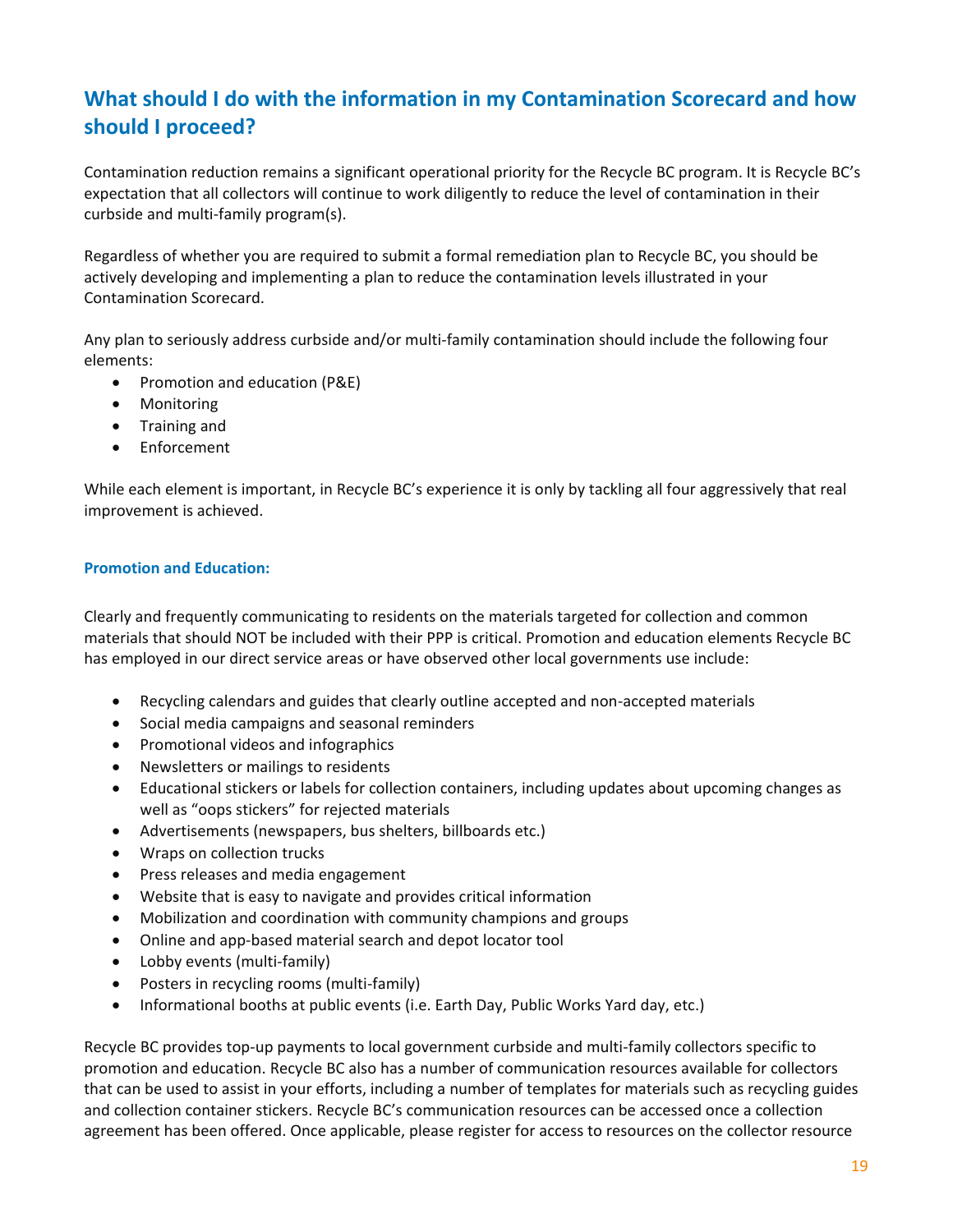portal at https://recyclebc.ca/collector-resource/ or contact Lyndsey Chauhan, Director, Marketing Communications at *chauhan@recyclebc.ca* for assistance.

Recycle BC encourages collectors to use our name, logo, website and related resources to support their promotion and education efforts. If we are referenced in materials or our logo is used, we request the opportunity to review and approve the material prior to print or production to ensure accuracy. That being said, we strongly encourage collectors to provide draft communication materials to us for review in all cases so that we may review the materials for accuracy in relation to Recycle BC program requirements and so that we may provide feedback based on our direct experience as well as the collective experience of collectors participating in our program.

#### **Monitoring:**

Contamination remediation plans should include detailed monitoring strategies to gauge program performance beyond reviewing data provided by Recycle BC. Ongoing monitoring strategies can then be used to adapt applicable promotion and education, training and enforcement strategies as required.

#### *Recommended actions include:*

- Collection vehicle ride-alongs by supervisory and management staff Recycle BC staff regularly perform ride-alongs with vehicle drivers in our direct service communities. In our experience, this is one of the best ways to see firsthand what the issues are, where they are occurring and how to address them. By getting in the field and assisting with actual collection (even if only for a couple hours), we often gather critical information that can assist in contamination reduction strategies.
- Collection surveys As an alternative to ride-alongs, supervisory and management staff can perform regular surveys of the material being set out for collection, even if just a representative sample (street, neighborhood or route). This tactic has been employed successfully by Recycle BC to gather critical information on issues in the field and to gauge improvement. Recycle BC field staff are available to participate in such surveys with collector representatives, if requested. This tactic can also be combined with the type of enforcement actions outlined below (e.g. 'Oops' stickers).
- Regular check-ins with collection staff Supervisory and management staff (e.g. local government staff) should meet regularly with route supervisors and collection drivers, even if using a contractor and not in-house staff, to review issues, brainstorm strategies and celebrate successes. Collection staff often have a direct window into what strategies are working and what areas of their routes are more problematic than others.
- Observing material delivery Arrangements may be able to be made with Recycle BC field services staff to observe collection vehicles offloading their materials at the applicable receiving facility. High-level information on contamination issues can often be gleaned just by watching the material being dumped (e.g. if there are high levels of plastic film present).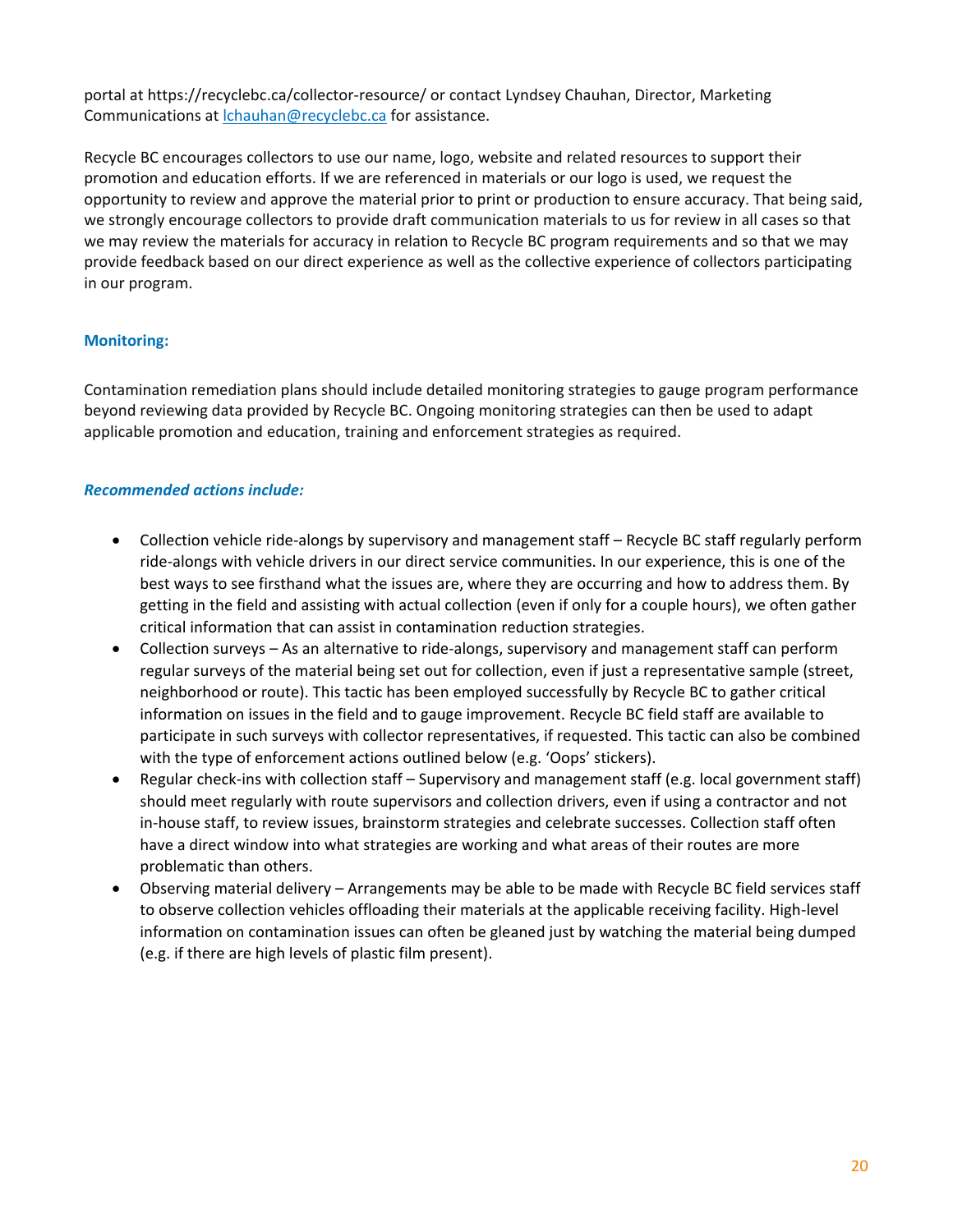#### **Training:**

Contamination remediation plans should include detailed training strategies for collection staff, including collection drivers, route supervisors and managers, regardless of whether collection is done by in-house staff or a contractor.

Collection staff must be thoroughly trained and familiar on all relevant program requirements to ensure they are consistently applied. Ongoing training should be regularly scheduled as well as applied on an as-needed basis. The focus of post-transition training should, in part, be dictated by the information revealed during applied monitoring strategies.

#### **Enforcement:**

Contamination remediation plans should include a detailed enforcement strategy to ensure program requirements are being actively enforced at the point of collection.

In Recycle BC's experience, consistent and effective enforcement procedures are required to have a significant impact on actual contamination rates. Recycle BC and our contractors have focused extensively on enforcement in our direct service communities and have seen immediate and significant improvements of contamination levels. Enforcement essentially boils down to ensuring collection staff are actively reviewing materials before they are placed in the truck, tagging non-compliant materials and leaving these materials behind.

In multi-stream curbside programs and non-automated single-stream programs where collection staff can actually see the material being collected (e.g. programs using open top blue boxes, reusable bags), this task falls primarily on collection drivers. In successful programs, a large focus has been placed on having drivers remove non-compliant material and leaving it behind with an "oops sticker" that provides further information on the problem (typically by checking off the applicable box) and encouraging the resident to call in for further information and instructions. Entire collection containers can be left behind if that address has had more than three "strikes" in the past, and/or if the amount of non-compliant material is significant enough that removal of the offending material is simply not possible. While there is no doubt that this initially takes additional time for the driver and requires constant diligence, many of the drivers we have spoken with report that this type of short-term pain has been largely offset by long-term improvements in both contamination and route efficiencies.

In curbside and multi-family programs that use carts, particularly automated systems where the collection staff does not leave their vehicle, alternative arrangements must be made for enforcement procedures. Typically, this involves dedicated staff reviewing carts prior to collection and tagging carts as necessary for warnings or nonpick-ups, based on the severity of the issue and the timeline of infractions received at that address to date.

While it is certainly not possible for every household to be targeted in this way each collection day, a well developed and implemented enforcement strategy will ensure each neighborhood is captured in this process over time in a coordinated manner.

Regardless of the exact approach utilized, detailed procedures for tagging and relevant training protocols for collection staff are required to ensure a consistent and coordinated approach is applied. Contamination remediation plans should outline the exact procedures that will be used, how they will be applied, the timeline for application and the materials that will be used to support those procedures (e.g. "oops stickers"). To ensure that residents are not caught off-guard by the applicable enforcement procedures, Recycle BC recommends that